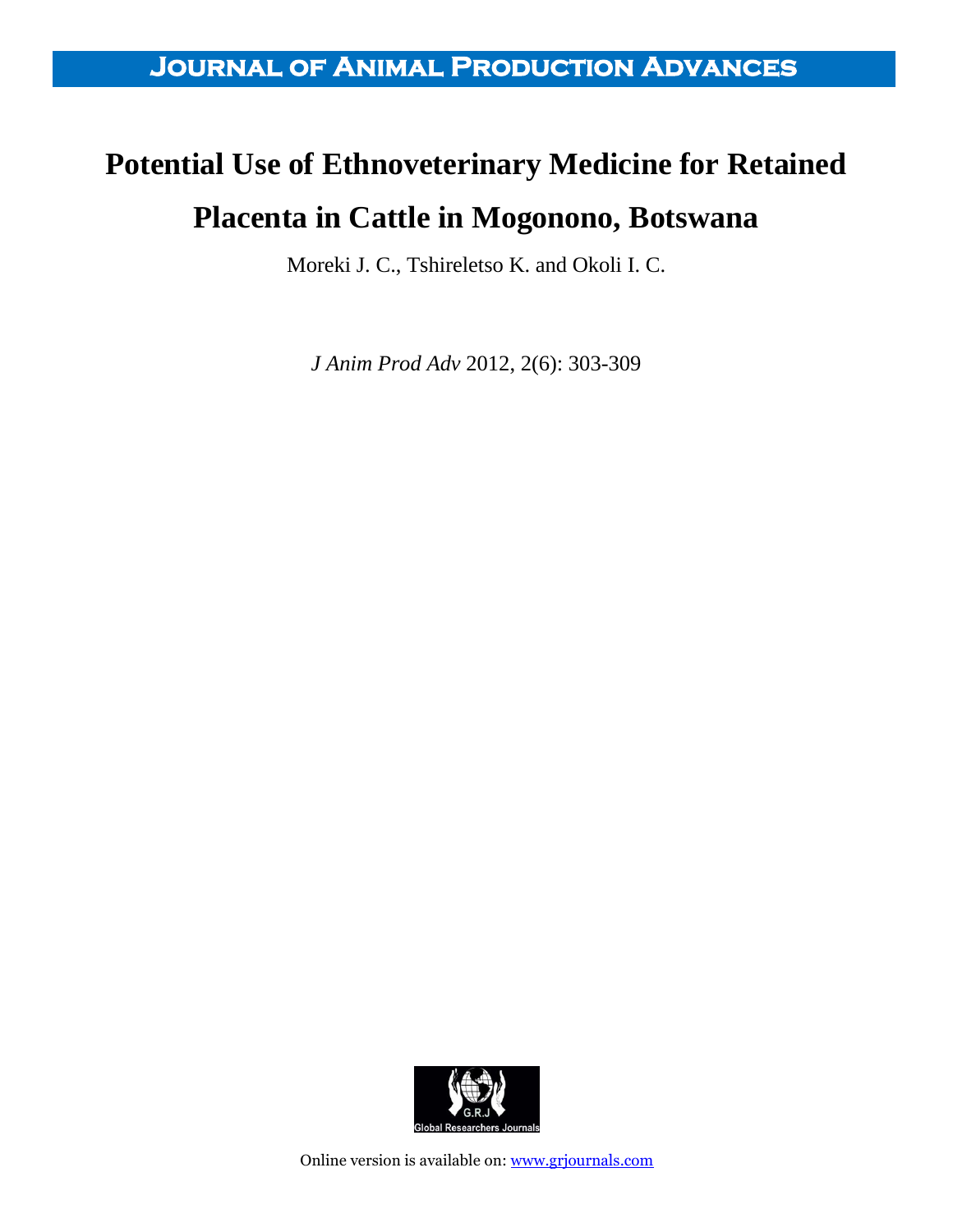# **Potential Use of Ethnoveterinary Medicine for Retained Placenta in Cattle in Mogonono, Botswana**

**<sup>1</sup>Moreki J. C., <sup>1</sup>Tshireletso K. and <sup>2</sup>Okoli I. C.**

**<sup>1</sup>**Department of Animal Science and Production, Botswana College of Agriculture,Private Bag 0027, Gaborone, Botswana <sup>2</sup>Tropical Animal Health and Production Research Laboratory, Department of Animal Science and Technology, Federal University of Technology, P.M.B. 1526, Owerri, Imo State, Nigeria

### **Abstract**

 $\overline{\phantom{a}}$ 

A study was conducted to identify and document plants and/or practices used for retained placenta in cattle at Gakhukhu lands near Mogonono village in Kweneng District of Botswana. Rapid Rural Appraisal (RRA) techniques were employed to collect data from 42 herdboys (livestock carers) and stock owners themselves. Thirteen plant species that were utilized for treatment of retained placenta were identified by respondents. The plant parts utilized for treatment of retained placenta and their methods of preparation were also identified. Barks (57.14%), roots (40.48%) and bulbs (11.90%) were the common parts used. The common remedies utilized by livestock owners for retained placenta in decreasing order were salty water (19.05%), a solution of soap detergent (19.05%), Salt and soap detergent solution (16.76%), *Terminalia serecea* (14.28%), *Burkea africanum* Hook (9.52%), *Spirostachys africanum* (9.52%) and donkey dung (7.14%). The remedies were prepared and administered alone or as mixtures.These results showed that EVM is important in treatment of retained placenta in cattle and that it can be used to complement modern animal health services in the study area.

**Key words:** Ethnoveterinary, ethnoveterinary knowledge, Gakhukhu, retained placenta

Corresponding author: Department of Animal Science and Production, Botswana College of Agriculture,Private Bag 0027, Gaborone, Botswana Received on: 02 May 2012 Accepted on: 16 Jun 2012 Online Published on: 30 Jun 2012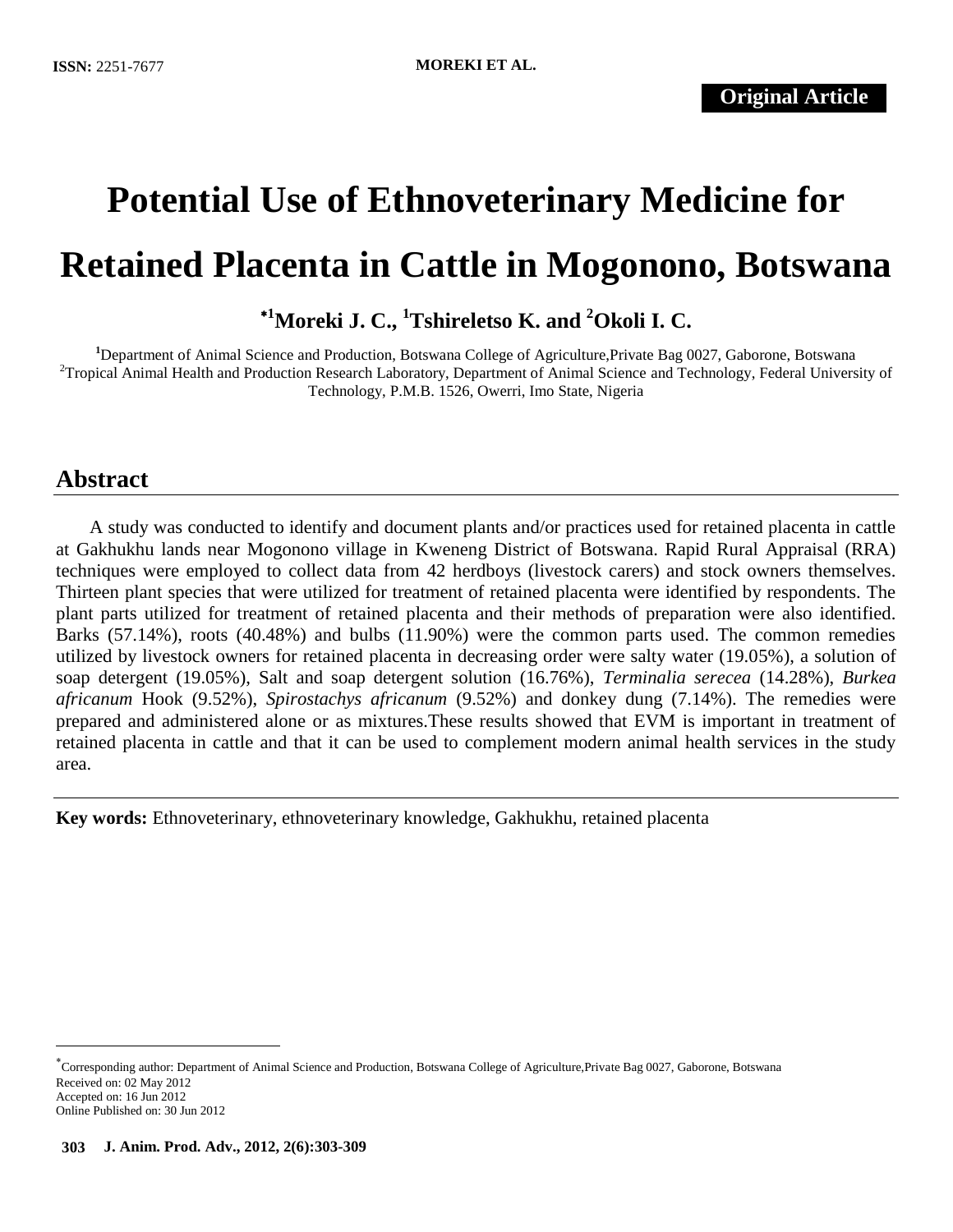#### **Introduction**

Retained placenta in the bovine is defined as failure of the foetal placenta (tufts) to separate from the maternal placenta (crypts) (Weatherill, 1965) or failure to pass all or part of the placenta from the uterus within 24 hours of calving (Guard, 1999). According to Hanafi et al. (2011), retained placenta is failure of the placenta to be expelled within 12 hours post calving and 3 hours post foaling. Retained placenta causes great economic losses, mainly due to decreased milk yield and calf crop. Although the actual causes of retained placenta are not clear, the condition usually follows dystocia, maternal hypoimmunity, mal and unbalanced nutrition, stress, hereditary predispositions or infections (Hanafi et al., 2011). In the opinion of McIntosh (1940), the fundamental cause for retained placenta is in the vast majority of cases an inflammation of the cotyledonary and placental structures. Toyang et al. (2007) noted that the causes of retained placenta are diseases such as brucellosis, a difficult birth, human assistance during the birth, dirty conditions and lack of calcium. There is no simple method for control and prevention as the causes of retained placenta are manifold.

In the rural areas where modern medicine is inaccessible to farmers, ethnoveterinary medicine (EVM) is often used to expel retained placenta in livestock. Ethnoveterinary medicine is a scientific term for traditional animal health care that encompasses the knowledge, skills, methods, practices, and beliefs about animal health care found among community members (McCorke, 1986). According to Misra and Kumar (2004), EVM is the community-based local or indigenous knowledge and methods of caring for, healing and managing livestock. This also includes social practices and the ways in which livestock are incorporated into farming systems. The EVM knowledge has been developed through trial and error and deliberate experimentation.

Africa is a rich source of medicinal plants; the best known species is *Phytolacca dodecandra* (Hoareau and DaSilva, 1999). In South Africa, a large proportion of the population relies on traditional remedies to treat themselves and their

animals for common diseases (McGraw and Eloff, 2008). Iqbal et al. (2005) argued that EVM provides valuable alternatives to and complements westernstyle veterinary medicine. Ethnoveterinary medicine can play a significant role in grassroots development, which seeks to empower people by enhancing the use of their own knowledge and resources. The EVM is of specific value in developing countries where allopathic veterinary medicines are often not accessible to livestock producers. Hoareau and DaSilva (1999) noted that medicinal plants have for several centuries been widely used as a primary source of prevention and control to livestock diseases.

Ethnoveterinary medicine is sustainable and ecologically sound because plant products with recognised medicinal properties are far more accessible to the villagers than Western medicine (Guéye, 1999). Similarly, McGraw and Eloff (2008) observed that EVM may be a cheap and easily accessible alternative to expensive pharmaceuticals. In Nigeria, Chah et al. (2009) reported that farmers use traditional remedies because they are readily available and at low cost or no cost at all. Additionally, EVM is partly effective and practicable (Kaikabo et al., 2004). Guéye (1999) noted that all the ethnoveterinary knowledge (EVK) is in the custody of older people, both men and women who transmit it to younger generations by word of mouth, which is still the common means of communication in Africa. In Zimbabwe, Matekaire and Bwakura (2004) noted that EVK base differs from region to region and also among and within communities.

Ethnoveterinary knowledge focusing on ethnoveterinary animal health care has existed alongside human evolutionary history, taking different forms (Wanzala et al., 2005). Sri Balaji and Vikrama Chakvarahi (2010) pointed out that ethnoveterinary practices concern to livestock is as old as the domestication of various livestock species. According to Wanzala et al. (2005), EVK comprises all ethnopractises, approaches and traditional knowledge applied by humans with a view to alleviating health constraints that affect livestock and hence, improve their production performance. Many indigenous veterinary beliefs and practices persist in a wide majority of livestock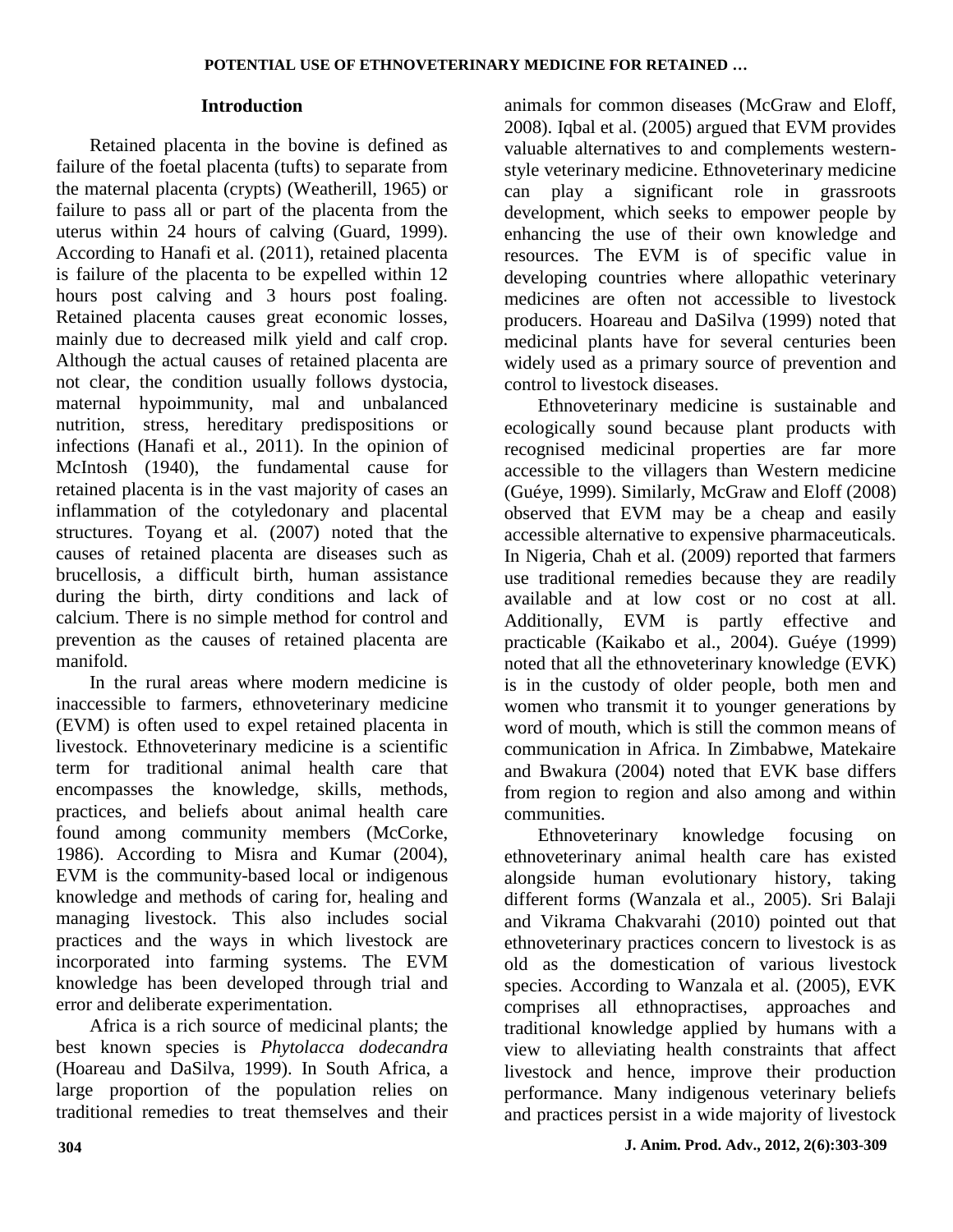raisers, particularly in the developing countries (Iqbal et al., 2005). As in other developing countries, livestock health management in Botswana is a combination of EVM and use of modern medicine with EVM usage predominating in smallholder livestock production.

Ethnoveterinary information is facing extinction because of the current rapid changes in communities across the world (Sri Balaji and Vikrama Chakvarahi, 2010). There is little documentation of EVM usage in livestock in Botswana. The main objective of this study was to identify and document plants and/or practices used for retained placenta in cattle in Gakhukhu lands near Mogonono village in Kweneng District of Botswana. This would form a basis for further studies to test and validate their pharmacological bioactivity, and to characterize and isolate the active principle(s).

#### **Materials and Methods**

Rapid Rural Techniques (RRA) techniques were used to gather information on the use of EVM from 42 livestock herders/owners at Gakhukhu lands in Kweneng District through informal interviews. Data were collected on gender of herders/owners, retained placenta, plant species and their parts used. No traditional healers were interviewed and all the information presented here was obtained from herdboys and stockowners themselves. Data were analyzed using the Statistical Package for Social Scientists (SPSS) software.

#### **Results and Discussion**

#### *Respondents' gender*

The majority of the respondents in this study were males (92.86%) compared to 7.14% for females. This is not surprising given that the care of livestock in Botswana, especially cattle is largely in the hands of men than women. Oladele and Monkhei (2008) reported that in Botswana women are most prominent in goat ownership and that the ratio of male to female ownership of cattle holdings is 3 to 1 while the ratio of population of animals owned by male to female is 5 to 1.

**J. Anim. Prod. Adv., 2012, 2(6):303-309 305***Remedies used by livestock carers*

Traditional remedies used by livestock keepers in Gakhukhu are presented in Table 1. According to Table 1, the most common traditional remedies used for retained placenta are salty water (19.05%), soap detergent solution (19.05%), *Terminalia serecea* roots (14.29%), *Spirostachys africanum* bark (9.52%) and *Burkea africanum*bark (9.52%). Other herbal plants (19.05%) included *Ziziphus mucronata, Peltophorum africanum, Elephantorrhizaelephantina, Pouzolzia mixta, Dicerocaryum eriocarpum, Asparagaus spp., Hermania guerkeana, Ozoroa paniculosa, Scacdoxus spp.* and *Boscia albitrunca*. In agreement with these results, Verma and Singh (2009) mentioned that medicinal herbs as potential sources of therapeutics aids have attained a significant role in health system all over the world for both humans and animals not only in the diseased condition but also as potential material for maintaining proper health.

In the current study, the predominant tree species appeared to be *T. serecea*, *S. africanum, P. africanum* and *Z. mucronata*. The respondents mentioned that *S. africanum* was facing extinction, indicating that conservation may be inevitable. As shown in Table 1, the remedies were given either sole or as mixtures. The remedies are administered either as a decoction or infusion.

The plant parts used by livestock owners to treat cows with retained placenta are shown in Fig 1. In the present study, the common plant parts used for treatment of retained placenta were barks (57.14%), roots (40.48%) and bulbs (11.90%). Finch et al. (2003) reported that the parts of plants used for medicinal purposes by livestock rearers were roots (59%), leaves (26%) and whole plant (13%). Furthermore, Sri Balaji and Vikrama Chakravarthi (2010) stated that parts and products of animals such as skins and hides, bones, milk, butter and even urine and dung are ingredients of EVM.

The finding on salty water (19.05%) in the present study is lower than the value (62%) reported by Swaleh (1999) in Kenya.Koloka and Moreki (2011) in Botswanareported that apart from being used as a tanning agent, *E. elephantina (mositsane*) is also used for medicinal purposes in both livestock and humans, whereas the roots are used for high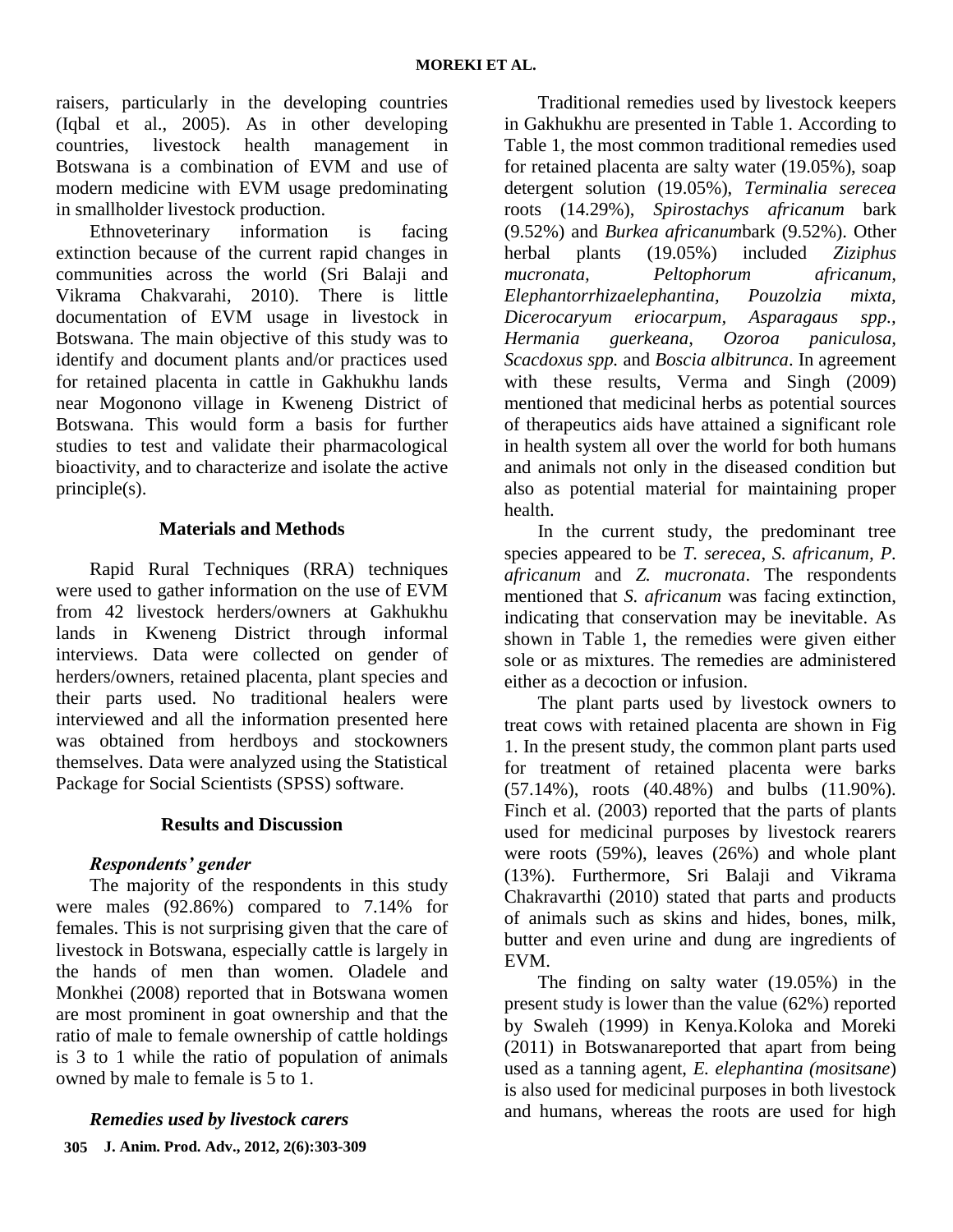blood pressure (Danley, 2006). Similarly, Maphosa et al. (2009)mentioned that*E. elephantina* is a traditional remedy for a wide range of ailments both

in humans and livestock. In goats, it is used by farmers in the Eastern Cape Province (South Africa) to control helminths (Maphosa and Masika, 2012).

| Table 1: Traditional remedies used by cattle keepers for retained placenta |  |  |  |  |
|----------------------------------------------------------------------------|--|--|--|--|

| л.<br>Category                                                   | No. of responses | <b>Percent response</b> |
|------------------------------------------------------------------|------------------|-------------------------|
| Salty water                                                      | 8                | 19.05                   |
| Soap detergent solution                                          | 8                | 19.05                   |
| $Salt + soap$ detergent solution                                 | 7                | 16.67                   |
| Monato (Burkea africanum Hook)                                   | 4                | 9.52                    |
| Mogonono (Terminalia serecea)                                    | 6                | 14.29                   |
| Morukuru (Spirostachys africanum)                                | $\overline{4}$   | 9.52                    |
| Makanangwane (Dicerocaryum eriocarpum)                           | 2                | 4.76                    |
| Mositsane ( <i>Elephantorrhizaelephantina</i> ) + soap detergent | 2                | 4.76                    |
| Mogonono (Terminalia serecea) + soap detergent                   | 2                | 4.76                    |
| Mongololo (Pouzolzia mixta) + salt                               | 2                | 4.76                    |
| Mongololo (Pouzolzia mixta) + soap detergent                     | $\overline{2}$   | 4.76                    |
| Monato (Burkea africanum Hook)+ salt                             | 2                | 4.76                    |
| Monato (Burkea africanum Hook) + soap detergent                  | 2                | 4.76                    |
| Morukuru (Spirostachys africanum) + salt + soap detergent        | 2                | 4.76                    |
| Donkey dung                                                      | 3                | 7.14                    |
| Donkey dung +salt                                                |                  | 2.38                    |
| Donkey dung $+$ monato bark $+$ soap                             |                  | 2.38                    |
| Other                                                            | 8                | 19.05                   |



Fig. 1: Percentage of plants and plant parts used for medicinal purposes

Table 3 shows the plant species used by respondents for retained placenta. Plants are arranged along with their family names, scientific names, English names, local (*Tswana*) names and

parts used for treatment. In agreement with these results, Roodt (1998) reported that a decoction of *T. serecea* roots is administered orally to a cow suffering from a retained placenta. Additionally, the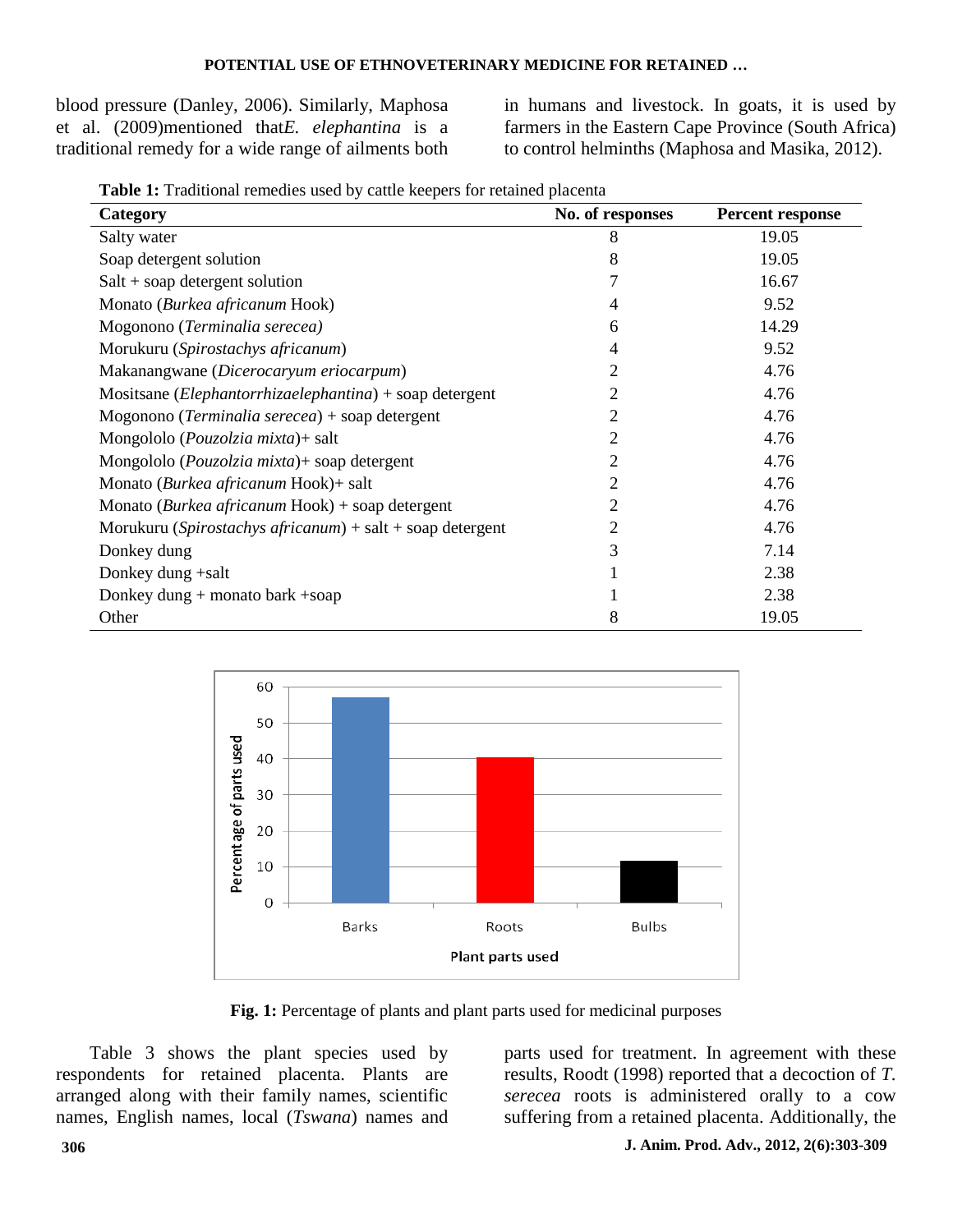respondents in this study mentioned that *T. serecea* was used for treatment of internal parasites in livestock. In humans, a hot infusion of the root and bark treats pneumonia (Roodt, 1998), whereas eyewash is made by soaking the roots in cold water (Roodt, 1998; Drummond and Moll, 2002).

Drummond and Moll (2002) mentioned that a hot infusion of the roots' outer layers is used to make a fomentation for treating pneumonia, whereas a decoction of the roots is used to cure diarrhoea and relief colic.

**Table 3:** Plant species and parts used for retained placenta in cattle

| <b>Family name</b> | <b>Scientific name</b>     | <i>Tswana</i> name | <b>English name</b> | <b>Part used</b> |
|--------------------|----------------------------|--------------------|---------------------|------------------|
| Combretaceae       | Terminalia serecea         | Mogonono           | Silver cluster-leaf | Root bark        |
| Caesalpinioideae   | Burkea africanum Hook      | Monato             | Wild syringa        | <b>Bark</b>      |
| Euphorbiaceae      | Spirostachys africanum     | Morukuru           | Tamboti             | <b>Bark</b>      |
| Rhamnaceae         | Ziziphus mucronata         | Mokgalo            | Buffalo thorn       | Roots            |
| Caesalpinioideae   | Peltophorum africanum      | Mosetlha           | African wattle      | <b>Root</b>      |
| Urticaceae         | Pouzolzia mixta            | Mongololo          | Soap nettle         | <b>Root</b>      |
| Mimosoideae        | Elephantorrhizaelephantina | Mositsane          | Elephant foot       | Bulb             |
| Pedaliaceae        | Dicerocaryum eriocarpum    | Makanagwane        | Large devil's thorn | <b>Roots</b>     |
| Asparagaceae       | Asparagaus spp.            | Mositwasitwane     | Asparagus           | Roots/nods       |
| Sterculiaceae      | Hermania guerkeana         | Moreba             | Hermania            | <b>Roots</b>     |
| Anacardiaceae      | Ozoroa paniculosa          | Monokana           | Resin tree          | Roots            |
| Alliaceae          | Scacdoxus spp.             | Sekaname           | <b>Bloodlilly</b>   | Roots            |
| Capparaceae        | Boscia albitrunca          | Motlopi            | Shepherd's tree     | Leaves           |

In the present study, the respondents mentioned that they used the roots of *P. mixta* for retained placenta while Maphosaet al. (2010) reported that the leaves of *P. mixta* are used instead. The authors noted that *P. mixta* leaves are crushed to produce a slippery paste that is inserted into the animal's vagina in order to stimulate the expulsion of the retained placenta. Roodt (1998) stated that *P. africanum* is widely used medically as the bark and root contain tannins. In addition, powdered debarked roots are used as local application for wounds, diarrhoea and dysentery. In humans, Drummond and Moll (2002) stated that the bark from *P. africanum* is chewed to relief colic; an infusion is taken orally to relief stomach disorders while the steam from a hot decoction is applied to sore eyes. The root of *P. africanum* is used to promote the fertility of cattle (Roodt, 1998) while ash is applied to domestic birds infested with mites and lice (Moreki, 1997). It is suggested (Chah et al., 2009) that the plants with multipurpose uses may

contain more than one type of active physiologically active ingredients.

In the current study, *B. albitrunca* was identified as one of the plants used for treatment of retained placenta in cattle. *B. albitrunca* leaves are used in folk medicine for the treatment of inflamed and infected umbilical cords in Nigeria. Additionally, cold infusion of *B. albitrunca* leaves is applied as a lotion to the inflamed eyes of cattle while a decoction of the roots provides a treatment for haemorrhoids (Drummond and Moll, 2002). In humans, roots are edible and used as substitute for coffee or chicory (Motlhanka et al., 2008). In Uganda, a concoction of the shoot of *Sida cuneifolia* and the roots of *Acacia sieberiana* roots are used for retained placenta (Ejobi et al.*,* 2007).

Worldwide, various EVM materials are used to expel retained placenta in cattle including *Vitex doniana* (bark), *Hibiscus esculentus* (fruit), *Carica papaya* (leaves), *Salvadora persica* (root) (Toyang et al., 2007), *Tribulus terrestris* L. (whole plant) (Thomas et al., 2011), *Hedera helix* L. (leaves)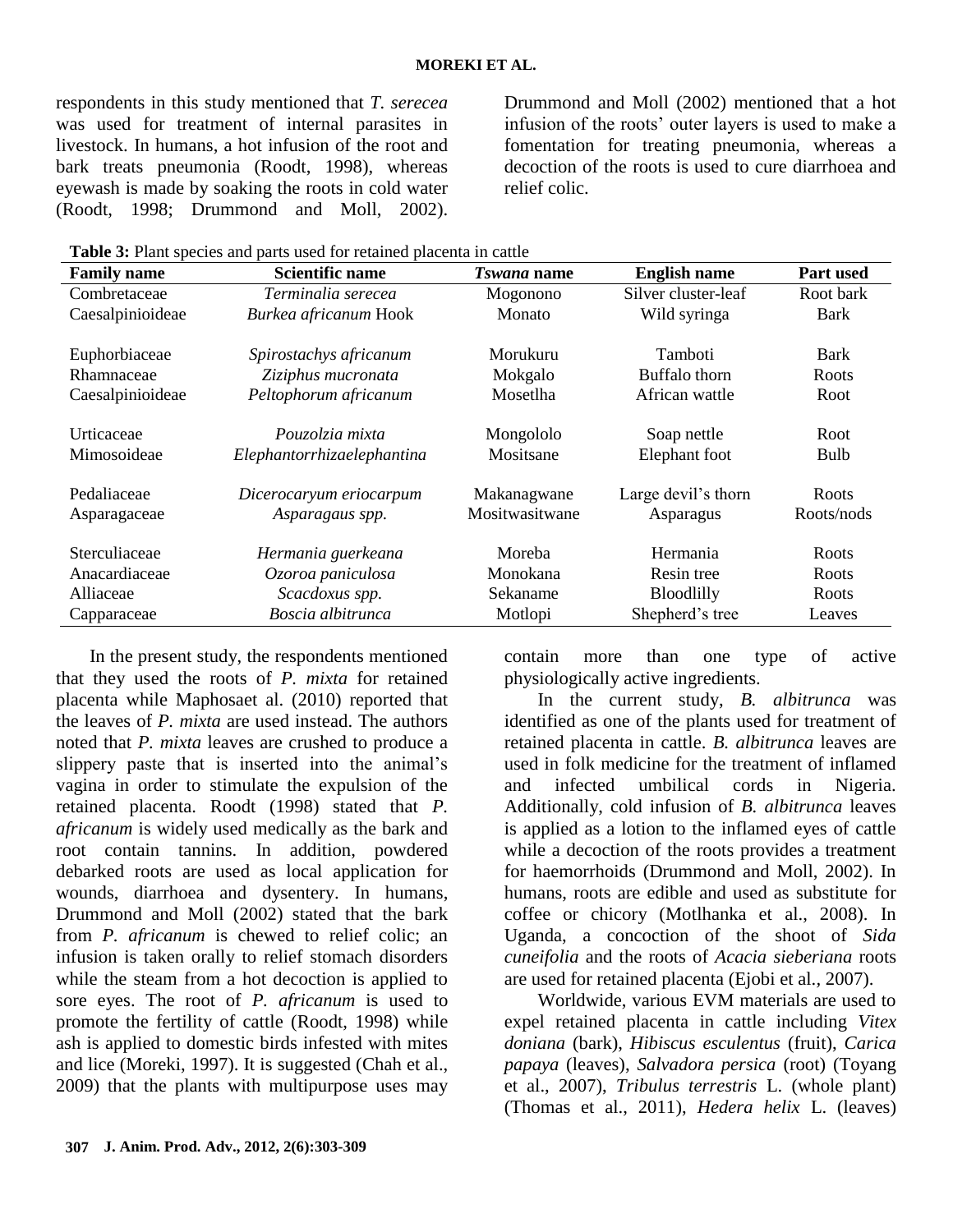(Lans et al., 2007), *Debra glabra* (leaves) and *Dobera loranthifolia* (leaves) (Swaleh, 1999), *Aloe tenuior* Haw (leaves) (Dold and Cocks, 2001), and *Glyphea brevis* (leaves) and *Spondin monbin* (leaves) (Chah et al., 2009). Furthermore, Lans et al. (2006) reported that *Curcuma longa* rhizome is used for retained placenta in horses.

Although *Z. mucronata*was used for retained placenta in this study, no record of it being used as a remedy for retained placenta could be found in literature. According to Drummond and Moll (2002), *Z. mucronata* is considered immune to lightning in Botswana, so any person that shelters under it is thought to be safe. In addition, *Z. mucronata* leaf paste can be used to treat boils and other skin infections in both humans and livestock. Drummond and Moll (2002) stated that in human the powdered leaf and bark has been used to relief chest complaints while an infusion of the bark alone is used to cure coughs.According to Danley (2006), *Z. mucronata* roots are used for general pain relief and menstrual pain.

#### **Conclusion**

Smallholder livestock farmers in Gakhukhu utilized 13 plant species in the treatment of retained placenta. The three main plant species utilized by farmers were *T. serecea* (14.28%), *B. africanum* Hook (9.52%) and *S. africanum* (9.52%). The predominant parts utilized for treatment of retained placenta were barks (57.14%) and roots (40.48%). Plant parts were prepared and administered alone or as a mixture.

#### **Acknowledgement**

The authors wish to thank the cattle herders for sharing their experiences on the use of ethnoveterinary medicine and Ms. Albertina Mogotsi for assistance with identification and classification of the plants identified by livestock carers.

#### **References**

Chah JM, Igbokwe EM, Chah KF (2009).Ethnoveterinary medicine used in small ruminant health in the Eastern Guinea Savanna, Nigeria.Livest.Res. Rural Dev., 21(12).

Retrieved 28/12/2009, from <http://www.lrrd.org/lrrd21/12/chah21221.htm>

- Danley K (2006). Letters of a bush: A case study of traditional Setswana herbal medicine. ISP Collection.Paper 270[.http://digitalcollections.sit.edu/isp\\_collection/270](http://digitalcollections.sit.edu/isp_collection/270)
- Dold AP, Cocks ML (2001). Traditional veterinary medicine in the Alice district of the Eastern Cape Province, South Africa. South Afr. J. Sci., 97: 375-379.
- Drummond RB, Moll EJ (2002).Keith Coates Palgrave Trees of Southern Africa.Struik Publishers, Cape Town, South Africa. 225, 345-346, 666-667.
- Ejobi F, Mosha RD, Ndege S, Kamoga D (2007). Ethnoveterinary medicinal plants of the Lake of Victoria Basin: A bioprospection. J. Anim. Vet. Adv., 6(2): 257- 261.
- Finch N, Froeschel K, Vecht KA (2003). Medicinal plants in Makomereng, Pepela and Mabua –local use, knowledge and perceptions on sustainability. Retrieved 25 April 2012[,http://www.sluse.dk/Courses/ILUNRM/~/media/A](http://www.sluse.dk/Courses/ILUNRM/~/media/AGRECO/SLUSE/ILUNRM/reports/FINAL%20REPORT%20ON%20MEDICINAL%20PLANTS.ashx) [GRECO/SLUSE/ILUNRM/reports/FINAL%20REPORT](http://www.sluse.dk/Courses/ILUNRM/~/media/AGRECO/SLUSE/ILUNRM/reports/FINAL%20REPORT%20ON%20MEDICINAL%20PLANTS.ashx) [%20ON%20MEDICINAL%20PLANTS.ashx](http://www.sluse.dk/Courses/ILUNRM/~/media/AGRECO/SLUSE/ILUNRM/reports/FINAL%20REPORT%20ON%20MEDICINAL%20PLANTS.ashx)
- Guard C (1999). Retained Placenta: Causes and Treatments. Adv. DairyTechnol., 11: 81-86.
- Guéye EF (1999). Ethnoveterinary medicine against diseases in African villages.World's Poult. Sci. J. 35: 187-198.
- Hanafi EM, Ahmed WM, El Khadrary HH, Zabaal MM (2011). An overview on placental retention in farm animals. Middle-East J. Sci. Res., 7(5): 643-651.
- Hoareau L, DaSilva EJ (1999). Medicinal plants: a reemerging health aid. EJB Electronic J. Biotechnol., 2(2)[.http://www.ejb.org/content/vol2/issue2/full/2](http://www.ejb.org/content/vol2/issue2/full/2)
- Iqbal ZI, Jabbar A, Akhtar MS, Muhammad G, Lateef M (2005). Possible role of ethnoveterinary medicine in poverty reduction in Pakistan: Use of botanical anthelmintics as an example. J. Agri. Social Sci., 2: 187- 195.
- Kaikabo AA, Mustapha A, Dagona AM (2004). Ethnoveterinary medicine among Bade pastoralists in semi-arid zone of northern Nigeria: Studies on indigenous treatments and management practices (Abstract). Afr. J. Ext., 3. Retrieved 02 March 2012, fro[m http://ajol.info/index.php/ajlex/article/view/148](http://ajol.info/index.php/ajlex/article/view/148)
- Koloka O, Moreki JC (2011). Tanning hides and skins using vegetable tanning agents in Hukuntsi sub-district, Botswana. J. Agri. Technol., 7(4): 915-922.
- Lans C, Turner, N Brauer G, Lourenco G, Georges K (2006). Ethnoveterinary medicines used for horses in Trinidad and in British Columbia, Canada.J. Ethnobiol. Ethnomed, 2:31.
- Lans C, Turner N, Khan T, Brauer G, Boepple W (2007). Ethnoveterinary medicines used for ruminants in British Columbia.Canada J. Ethnobiol.Ethnomed., 3:11. <http://www.ethnobiomed.com/content/3/1/11>
- Maphosa V, Masika PJ (2012). [The potential of](http://www.springerlink.com/content/g314616851j62r33/)  *[Elephantorrhiza elephantina](http://www.springerlink.com/content/g314616851j62r33/)* as an anthelminthic in [goats.](http://www.springerlink.com/content/g314616851j62r33/)Parasitol. Res. Retrieved 26<sup>th</sup> April 2012 from <http://www.springerlink.com/content/g314616851j62r33/>